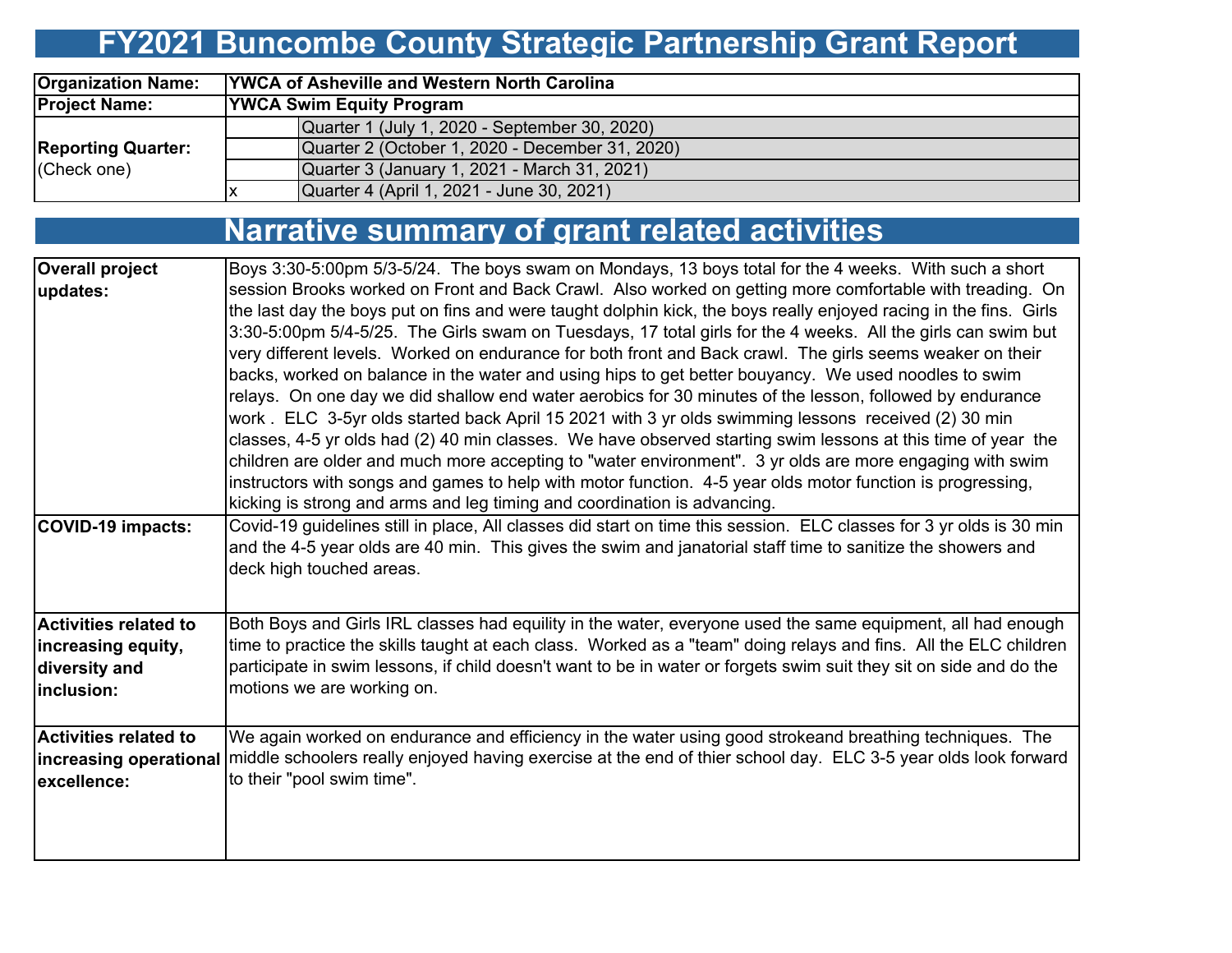## **FY2021 Buncombe County Strategic Partnership Grant Report**

| <b>Organization Name:</b> |    | <b>YWCA of Asheville and Western North Carolina</b> |  |  |  |  |  |  |  |  |
|---------------------------|----|-----------------------------------------------------|--|--|--|--|--|--|--|--|
| <b>Project Name:</b>      |    | <b>YWCA Swim Equity Program</b>                     |  |  |  |  |  |  |  |  |
|                           |    | Quarter 1 (July 1, 2020 - September 30, 2020)       |  |  |  |  |  |  |  |  |
| <b>Reporting Quarter:</b> |    | Quarter 2 (October 1, 2020 - December 31, 2020)     |  |  |  |  |  |  |  |  |
| (Check one)               |    | Quarter 3 (January 1, 2021 - March 31, 2021)        |  |  |  |  |  |  |  |  |
|                           | ΙX | Quarter 4 (April 1, 2021 - June 30, 2021)           |  |  |  |  |  |  |  |  |

### **Progress toward annual goals**

|                                               |                    | Please only include new data for the specific quarter |                  |                  |                  |                 |
|-----------------------------------------------|--------------------|-------------------------------------------------------|------------------|------------------|------------------|-----------------|
| <b>Measure</b>                                | <b>Annual Goal</b> | <b>Quarter 1</b>                                      | <b>Quarter 2</b> | <b>Quarter 3</b> | <b>Quarter 4</b> | <b>Progress</b> |
| # of YWCA Early Learning Program students     |                    |                                                       |                  |                  |                  |                 |
| served                                        | 24                 |                                                       |                  |                  | 60               | 60              |
| # of partner agency early childhood education |                    |                                                       |                  |                  |                  |                 |
| students served                               | 24                 |                                                       |                  | 0                | O                |                 |
| # of middle school students served            | 24                 | 13                                                    | 10               |                  | 30               | 53              |
| # of weeks of swim instruction provided       | 27                 | 6                                                     |                  | 0                | 12               | 22              |
| % of students that reach an adequate level of |                    |                                                       |                  |                  |                  |                 |
| swimming competency                           | 85%                | 100%                                                  | 100%             | 0%               | 30%              | 100%            |

#### **Comments:**

YWCA ELC lessons for 3-5 yr olds started April 15 with 60 children participating. Covid impact resulted in late start for ELC children 3-5 yrs old, resulting in zero percent of this group swimming on thier own. IRL (In Real Life) swim session started 5/3-5/25. All of the 30 Middle schoolers could swim adequately .